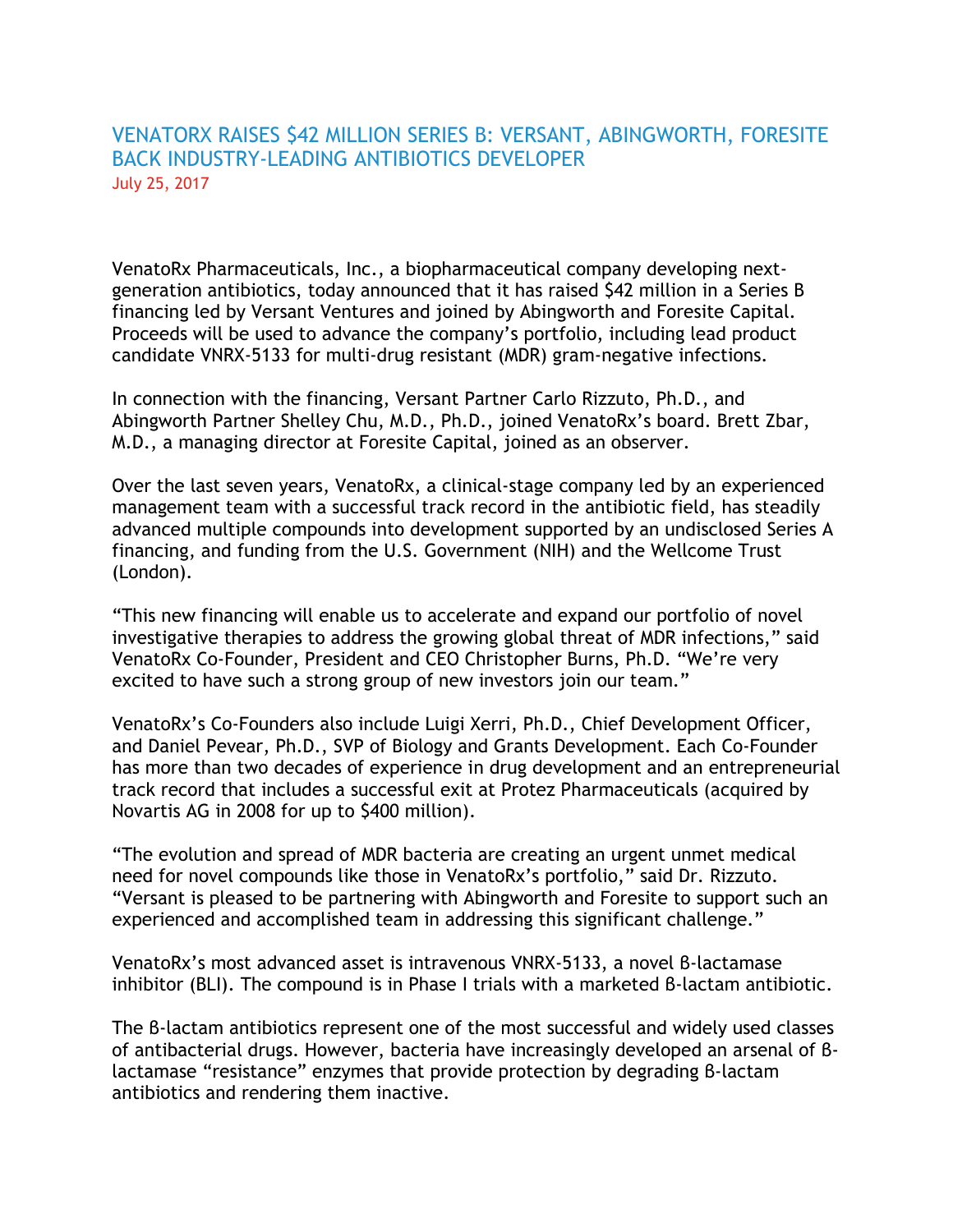VNRX‐5133 is the industry's most advanced compound that directly inhibits all four major classes of β‐lactamases, including the newly emerging metallo‐β‐lactamases (MBLs). Consequently, VNRX‐5133 allows coverage against an unprecedented scope of gram‐negative bacteria, including difficult‐to‐treat Pseudomonas aeruginosa strains. This breadth of activity positions VNRX‐5133 as the most highly differentiated BLI, since competing products typically have more limited spectra.

VenatoRx also is developing VNRX‐7145, a novel orally bioavailable BLI in late preclinical development, as well as preclinical compounds that target the penicillin binding proteins of gram‐positive and gram‐negative bacteria and have the potential to completely circumvent resistance caused by β‐lactamase enzymes.

### **About VenatoRx Pharmaceuticals Inc.**

VenatoRx Pharmaceuticals is a private pharmaceutical company dedicated to the discovery and development of novel agents to address the threat of antibiotic bacteria resistance. Its lead clinical program combines VNRX‐5133, a novel β‐ lactamase inhibitor, with an approved and marketed β‐lactam antibiotic. This press release contains "forward‐looking statements" concerning the development of the company's products, the potential benefits and attributes of such products, and the company's expectations regarding its prospects. Forward‐looking statements are subject to risks, assumptions and uncertainties that could cause actual future events or results to differ materially from such statements. These statements are made as of the date of this press release. Actual results may vary. VenatoRx undertakes no obligation to update any forward‐looking statements for any reason. For more information, please visit **[venatorx.com](http://venatorx.com/)**

#### **About Versant Ventures**

Versant Ventures is a leading healthcare investment firm committed to helping exceptional entrepreneurs build the next generation of great healthcare companies. The firm invests across the healthcare sector and at all stages of company development, with an emphasis on the discovery and development of novel therapeutics. With \$2.3 billion under management and offices in North America and Europe, Versant has built a team with deep investment, operating, and scientific expertise that enables a hands‐on approach to company building. Since the firm's founding in 1999, more than 65 Versant companies have achieved successful acquisitions or IPOs. For more information, please visit **[versantventures.com](http://www.versantventures.com/)**

#### **About Abingworth**

Abingworth is an international investment group dedicated to collaborating with life sciences entrepreneurs to develop their ideas into products that have a dramatic impact on health. With over \$1 billion under management, Abingworth invests at all stages of development, from startups to publicly traded companies, and across all life science sectors. Supporting its portfolio companies with a team of 27 at offices in London, Menlo Park (California) and Boston, Abingworth has invested in 142 life science companies, leading to 64 IPOs and 41 mergers and acquisitions. For more information, please visit **[abingworth.com](http://www.abingworth.com/)**